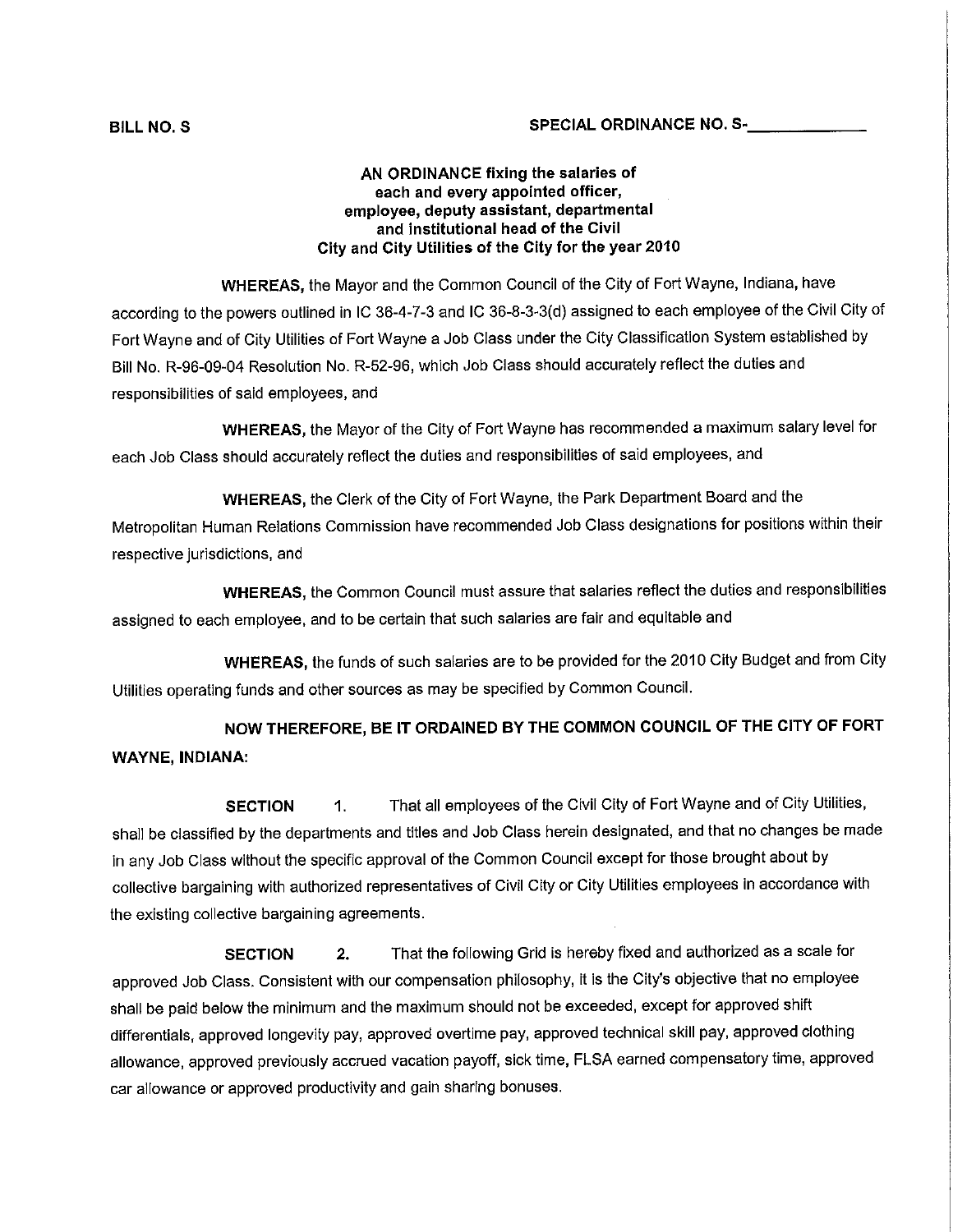#### **SEE EXHIBIT "A" ATTACHED HERETO AND MADE A PART HEREOF IN ITS ENTIRETY**

This Grid, as reflected on Exhibit "A", is an attempt to maintain an orderly, consistent and competitive pay policy that includes a "bonus" program for superior performance and a "Grid System" that represents the actual market range for the Non-Union positions within City Government and its Utilities. Any general increase to the Grid shall only occur should the actual market range for a Job Class increase considerably.

**SECTION 3.** The following is a true and complete listing of all Civil City and City Utilities non-bargaining unit positions by Department, Position Title, and Job Class. It does not include those positions which are specified as part of a bargaining unit having a written economic agreement with the City or Utilities negotiated by the Director of Human Resources and approved by the Common Council.

| DIVISION/DEPARTMENT   |                               |                                                                                                                                                                                                                                                                                     | <b>GRID CLASSIFICATION</b>                                                                                                                                    | <b>TITLE</b>                                                                                                                                                                                                                                                                                                                                                                                                                                                                                                                                                                              |  |
|-----------------------|-------------------------------|-------------------------------------------------------------------------------------------------------------------------------------------------------------------------------------------------------------------------------------------------------------------------------------|---------------------------------------------------------------------------------------------------------------------------------------------------------------|-------------------------------------------------------------------------------------------------------------------------------------------------------------------------------------------------------------------------------------------------------------------------------------------------------------------------------------------------------------------------------------------------------------------------------------------------------------------------------------------------------------------------------------------------------------------------------------------|--|
| <b>City Clerk</b>     |                               | COMOT<br><b>PAT</b><br><b>UC</b><br>PAT<br><b>PAT</b><br><b>COMOT</b><br><b>COMOT</b>                                                                                                                                                                                               | $\mathbf{  }$<br>IV<br>V<br>IV<br>IV.<br>IV.                                                                                                                  | ADMINISTRATIVE ASSISTANT III<br><b>ASSISTANT DEPUTY</b><br><b>COUNCIL ATTORNEY</b><br><b>DEPUTY CLERK</b><br>LEGISLATIVE AFFAIRS ADMIN<br>VIOLATIONS BUREAU SPECIALIST<br><b>VIOLATIONS COURT ADMIN</b>                                                                                                                                                                                                                                                                                                                                                                                   |  |
|                       |                               | <b>HEADCOUNT:</b>                                                                                                                                                                                                                                                                   |                                                                                                                                                               |                                                                                                                                                                                                                                                                                                                                                                                                                                                                                                                                                                                           |  |
|                       |                               |                                                                                                                                                                                                                                                                                     |                                                                                                                                                               | 18<br><b>Property Tax Supported</b><br>18<br>Appropriated                                                                                                                                                                                                                                                                                                                                                                                                                                                                                                                                 |  |
|                       | <b>Parking Administration</b> | <b>PAT</b><br><b>PAT</b>                                                                                                                                                                                                                                                            | $\vee$<br>V                                                                                                                                                   | PARKING CONTROL SUPERVISOR<br>PARKING CONTROL ASST SUPV                                                                                                                                                                                                                                                                                                                                                                                                                                                                                                                                   |  |
|                       |                               | <b>HEADCOUNT:</b>                                                                                                                                                                                                                                                                   | <b>Parking Administration Fund</b>                                                                                                                            | 8<br>8<br>Appropriated                                                                                                                                                                                                                                                                                                                                                                                                                                                                                                                                                                    |  |
| <b>City Utilities</b> |                               | <b>PAT</b><br><b>PAT</b><br><b>COMOT</b><br><b>COMOT</b><br>COMOT<br>EXE<br><b>PAT</b><br><b>PAT</b><br><b>PAT</b><br><b>LTC</b><br><b>PAT</b><br><b>EXE</b><br><b>EXE</b><br><b>PAT</b><br><b>PAT</b><br><b>PAT</b><br><b>PAT</b><br><b>PAT</b><br><b>PAT</b><br><b>PAT</b><br>PAT | IV<br>v<br>$\mathsf{N}$<br>IV<br>VI<br>$\mathbf{I}$<br>VII<br>V<br>IV.<br>VII<br>V<br>$\mathbf{I}$<br>III<br>VII<br>VII<br>V.<br>V<br>VI<br>IV.<br>VII<br>III | <b>ACCOUNTANT IV</b><br><b>ACCOUNTANT V</b><br><b>ACCOUNTING CLERK</b><br>ADMINISTRATIVE ASSISTANT IV<br>ADMINISTRATIVE ASSISTANT VI<br><b>ASSOCIATE CITY ATTORNEY</b><br>ASSOCIATE DIR OF ENGINEERING<br><b>BILLING SYSTEM MANAGER</b><br><b>CMMS ADMINISTRATOR</b><br><b>CONSTRUCTION SUPERVISOR</b><br><b>CUSTOMER REL MANAGER</b><br><b>DEPUTY DIRECTOR</b><br><b>DIRECTOR</b><br><b>DIRECTOR OF FINANCE</b><br>MANAGER OF ENGINEERING<br><b>MANAGER V</b><br>PROGRAM MANAGER V<br>PROGRAM MANAGER VI<br>PROGRAM MANAGER IV<br>PROGRAM MANAGER VII<br><b>ASST PROGRAM MANAGER III</b> |  |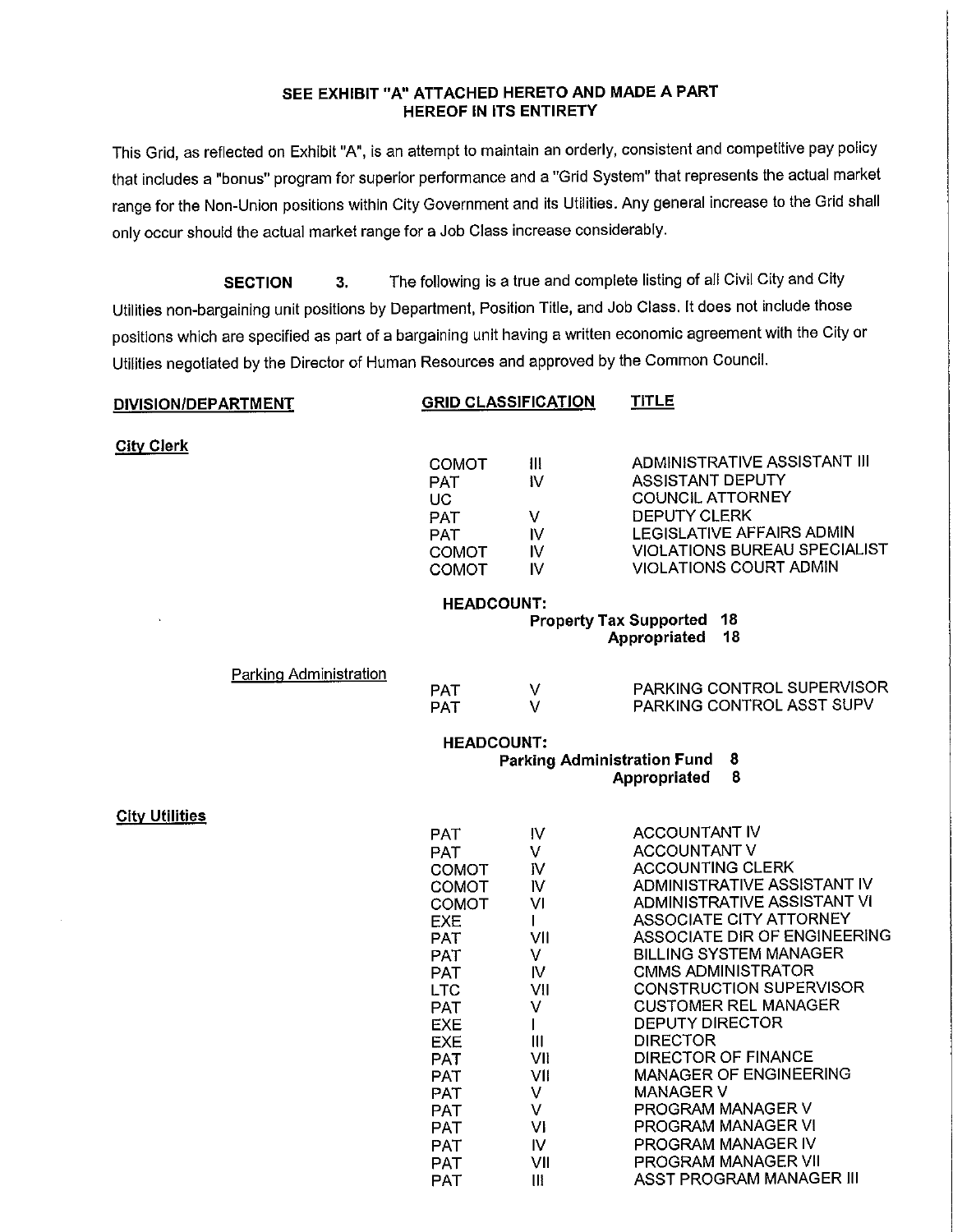| DIVISION/DEPARTMENT               | <b>GRID CLASSIFICATION</b>                                                                                                                                                                                                                                               |                                                                                                                   | <b>TITLE</b>                                                                                                                                                                                                                                                                                                                                                                                                                                                                                                                                                   |
|-----------------------------------|--------------------------------------------------------------------------------------------------------------------------------------------------------------------------------------------------------------------------------------------------------------------------|-------------------------------------------------------------------------------------------------------------------|----------------------------------------------------------------------------------------------------------------------------------------------------------------------------------------------------------------------------------------------------------------------------------------------------------------------------------------------------------------------------------------------------------------------------------------------------------------------------------------------------------------------------------------------------------------|
| <b>City Utilities - continued</b> |                                                                                                                                                                                                                                                                          |                                                                                                                   |                                                                                                                                                                                                                                                                                                                                                                                                                                                                                                                                                                |
|                                   | <b>PAT</b><br><b>PAT</b><br><b>EXE</b><br><b>PAT</b><br><b>LTC</b><br><b>LTC</b><br><b>COMOT</b>                                                                                                                                                                         | IV<br>V<br>٧I<br>VI<br>VII<br>VII                                                                                 | ASST PROGRAM MANAGER IV<br>PUBLIC INFORMATION OFFICER<br><b>SUPERINTENDANT</b><br><b>SUPERVISOR VI</b><br><b>SUPERVISOR VI</b><br>SUPERVISOR VII<br><b>SUPERVISOR VII</b><br><b>SUPERVISOR VIII</b>                                                                                                                                                                                                                                                                                                                                                            |
|                                   | <b>LTC</b><br><b>PAT</b>                                                                                                                                                                                                                                                 | VIII<br>VI                                                                                                        | UTILITY SERVICES MGR                                                                                                                                                                                                                                                                                                                                                                                                                                                                                                                                           |
| <b>Community Development</b>      |                                                                                                                                                                                                                                                                          |                                                                                                                   |                                                                                                                                                                                                                                                                                                                                                                                                                                                                                                                                                                |
|                                   | <b>PAT</b><br><b>COMOT</b><br><b>COMOT</b><br><b>COMOT</b><br>COMOT<br><b>PAT</b><br>PAT<br><b>PAT</b><br><b>PAT</b><br><b>PAT</b><br><b>PAT</b><br><b>EXE</b><br><b>PAT</b><br><b>EXE</b><br><b>PAT</b><br><b>POLE</b><br><b>PAT</b><br><b>PAT</b><br><b>HEADCOUNT:</b> | $\mathsf{IV}$<br>III<br>IV<br>V<br>VI<br>VI<br>V<br>VI<br>Ш<br>IV<br>IV<br>L<br>VII<br>III<br>VII<br>v<br>IV<br>v | ACCOUNTANT IV<br>ADMINISTRATIVE ASSISTANT III<br>ADMINISTRATIVE ASSISTANT IV<br>ADMINISTRATIVE ASSISTANT V<br>ADMINISTRATIVE ASSISTANT VI<br><b>CD ADMINISTRATOR</b><br><b>CD MANAGER V</b><br><b>CD MANAGER VI</b><br><b>CD SPECIALIST III</b><br><b>CD SPECIALIST IV</b><br><b>HISPANIC &amp; IMMIGRANT LIAISON</b><br><b>DEPUTY DIRECTOR</b><br>DIRECTOR OF FINANCE<br><b>DIRECTOR</b><br><b>DIRECTOR OF NCE</b><br><b>FIELD SUPERVISOR</b><br><b>LEGAL ASSISTANT</b><br>OFFICE SUPERVISOR<br>47.5<br><b>Property Tax Supported</b><br>Appropriated<br>47.5 |
| Redevelopment                     |                                                                                                                                                                                                                                                                          |                                                                                                                   | 18.5<br>Grant                                                                                                                                                                                                                                                                                                                                                                                                                                                                                                                                                  |
|                                   | <b>COMOT</b><br><b>PAT</b><br><b>PAT</b><br><b>PAT</b>                                                                                                                                                                                                                   | V<br>VI<br>V.<br>IV.                                                                                              | ADMINISTRATIVE ASSISTANT V<br><b>CD ADMINISTRATOR</b><br><b>CD MANAGER V</b><br><b>CD SPECIALIST IV</b>                                                                                                                                                                                                                                                                                                                                                                                                                                                        |
|                                   | <b>HEADCOUNT:</b>                                                                                                                                                                                                                                                        |                                                                                                                   |                                                                                                                                                                                                                                                                                                                                                                                                                                                                                                                                                                |
|                                   |                                                                                                                                                                                                                                                                          |                                                                                                                   | <b>Property Tax Supported</b><br>7                                                                                                                                                                                                                                                                                                                                                                                                                                                                                                                             |
|                                   |                                                                                                                                                                                                                                                                          |                                                                                                                   | $\overline{7}$<br>Appropriated<br>3<br>Grant                                                                                                                                                                                                                                                                                                                                                                                                                                                                                                                   |
| <b>Finance and Administration</b> | <b>PAT</b><br><b>PAT</b><br>COMOT<br><b>COMOT</b><br><b>COMOT</b><br><b>COMOT</b><br><b>COMOT</b><br><b>EXE</b><br><b>EXE</b><br><b>EXE</b><br><b>PAT</b>                                                                                                                | IV.<br>V<br>IV.<br>IV<br>VI<br>III<br>IV<br>Ⅱ.<br>$\mathbf{III}$<br>VII                                           | <b>ACCOUNTANT IV</b><br><b>ACCOUNTANT V</b><br><b>ACCOUNTING CLERK</b><br>ADMINISTRATIVE ASSISTANT IV<br>ADMINISTRATIVE ASSISTANT VI<br>ADMINISTRATIVE ASSISTANT III<br><b>BID SPECIALIST/BUYER</b><br>CHIEF INFORMATION OFFICER<br><b>CITY CONTROLLER</b><br><b>DEPUTY CONTROLLER</b><br><b>DEPUTY DIRECTOR</b>                                                                                                                                                                                                                                               |

PAT PAT COMOT VII VII IV

DIRECTOR PURCHASING SVCS

INFORMATION SPEC/SUPPORT

DIRECTOR OF HR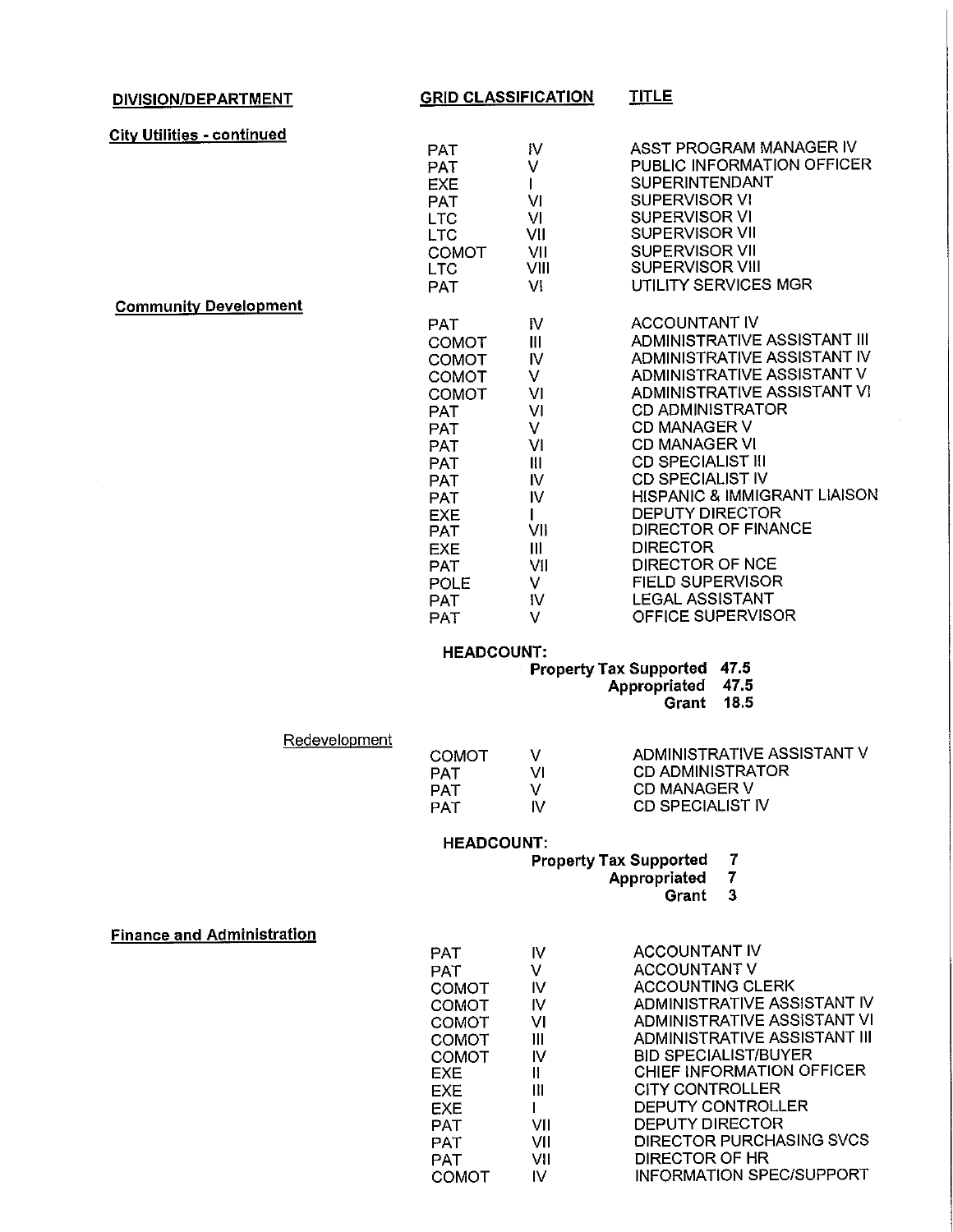#### **DIVISION/DEPARTMENT**

**GRID CLASSIFICATION**

**TITLE**

| Finance and Administration - continued |  |
|----------------------------------------|--|
|                                        |  |

| PAT          | VI | LABOR RELATIONS MANAGER         |
|--------------|----|---------------------------------|
| PAT          | v  | PAYROLL COORDINATOR             |
|              |    |                                 |
| <b>PAT</b>   | ٧I | <b>PAYROLL MANAGER</b>          |
| PAT          | ΙV | <b>PAYROLL PRACTITIONER IV</b>  |
| PAT          | Ш  | PAYROLL PRACTITIONER III        |
| PAT          | vı | PDQ MANAGER                     |
| PAT          | ιv | PDQ COORDINATOR                 |
| PAT          | VI | <b>PROPERTY MANAGER</b>         |
| PAT          | v  | PURCHASING SUPERVISOR           |
| PAT          | vı | SENIOR ACCOUNTANT/ANALYST       |
| COMOT        | VI | <b>SENIOR BUYER</b>             |
| PAT          | VI | STAFF & RECRUIT MANAGER         |
| <b>COMOT</b> | V  | STAFF & RECRUIT SPECIALIST      |
| <b>PAT</b>   | IV | STAFF&RECRUIT COORDINATOR       |
| <b>PAT</b>   | ٧  | <b>WEBMASTER</b>                |
| <b>PAT</b>   | V  | <b>COMPLIANCE ADMINISTRATOR</b> |
| PAT          | IV | COMPLIANCE OFFICER              |
|              |    |                                 |

#### **HEADCOUNT:**

**Property Tax Supported 36**

**Appropriated 36**

| <b>Benefits</b> |            |                             |
|-----------------|------------|-----------------------------|
|                 | <b>PAT</b> | BENEFITS & COMM MANAGER     |
|                 | PAT        | BENEFITS & WELL COORDINATOR |

#### **HEADCOUNT:**

**Self Insurance Fund 2 Appropriated 2**

Risk Management

| <b>COMOT</b> | N   | ADMINISTRATIVE ASSISTANT IV |
|--------------|-----|-----------------------------|
| PAT          | VI. | <b>RISK MANAGER</b>         |
| PAT          | M   | RISK MANAGEMENT SPECIALIST  |
| PAT          | v   | SAFETY CLAIMS/INVESTIGATOR  |
|              |     |                             |

#### **HEADCOUNT:**

**Self Insurance Fund 5**

**Appropriated 5**

**Mayor's Office**

| <b>COMOT</b> | N   | ADMINISTRATIVE ASSISTANT IV         |
|--------------|-----|-------------------------------------|
| COMOT        | VI  | ADMINISTRATIVE ASSISTANT VI         |
| PAT          | Ш   | CITY SERVICES SPECIALIST            |
| EXE          | Ш   | DEPUTY MAYOR                        |
| <b>PAT</b>   | VII | DIRECTOR OF PUBLIC INFO             |
| <b>COMOT</b> | VI  | <b>EXECUTIVE ASSISTANT</b>          |
| <b>PAT</b>   | V   | <b>LEGIS &amp; BUSINESS LIASION</b> |
| <b>PAT</b>   | N   | <b>MAYORS ADVOCATE</b>              |
| <b>PAT</b>   |     | PUBLIC INFORMATION OFFICER          |

#### **HEADCOUNT:**

**Property Tax Supported 19**

**Appropriated 19**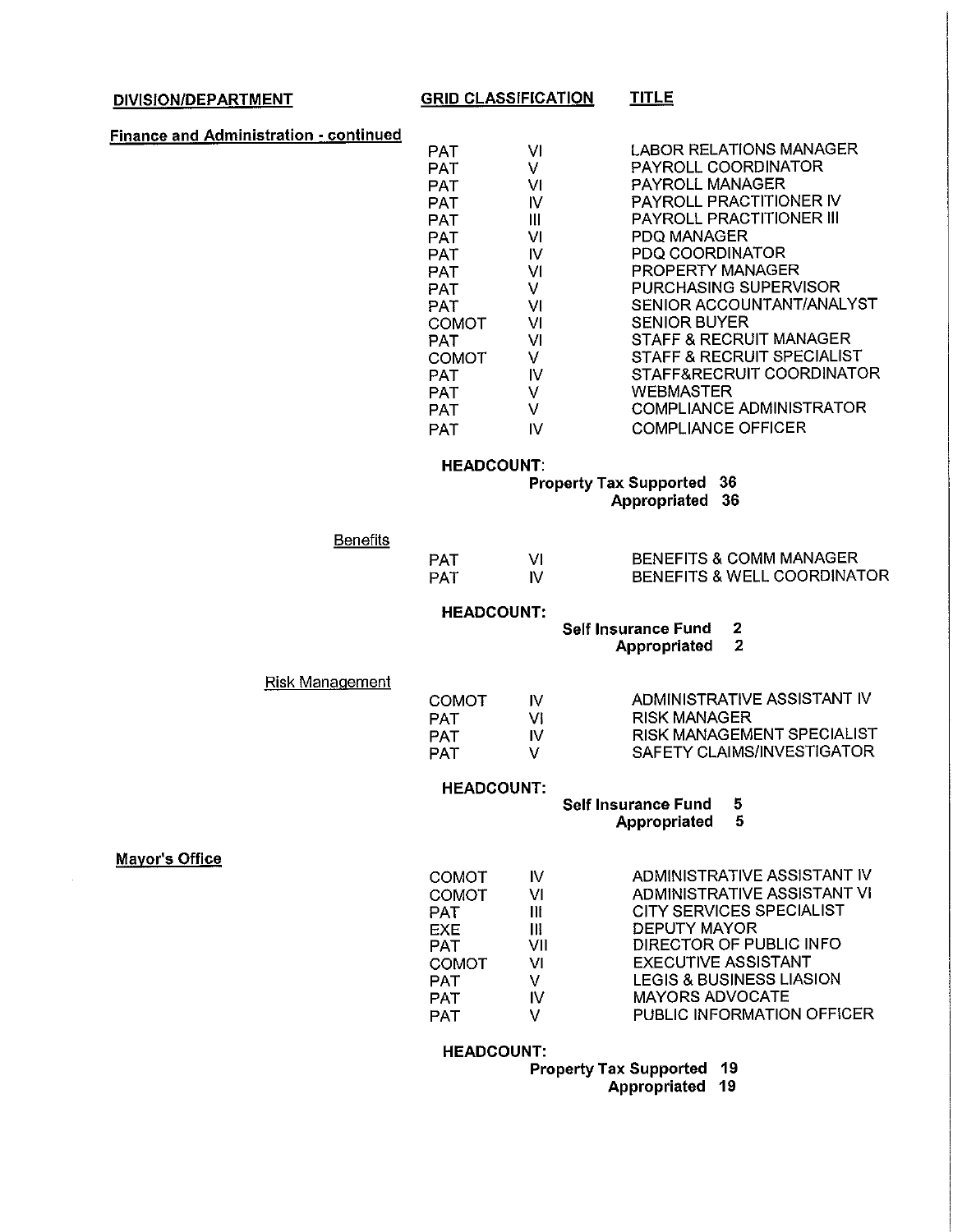| DIVISION/DEPARTMENT                    | <b>GRID CLASSIFICATION</b> |                                | <u>TITLE</u>                                       |
|----------------------------------------|----------------------------|--------------------------------|----------------------------------------------------|
|                                        |                            |                                |                                                    |
| <b>Internal Audit</b>                  | <b>PAT</b>                 | VI                             | <b>DIRECTOR</b>                                    |
|                                        | <b>PAT</b>                 | V                              | <b>STAFF AUDITOR</b>                               |
|                                        |                            |                                |                                                    |
|                                        | <b>HEADCOUNT:</b>          |                                |                                                    |
|                                        |                            |                                | 3<br><b>Property Tax Supported</b>                 |
|                                        |                            |                                | 3<br>Appropriated                                  |
|                                        |                            |                                |                                                    |
| Law Department                         | <b>COMOT</b>               | VI                             | ADMINISTRATIVE ASSISTANT VI                        |
|                                        | <b>EXE</b>                 | L                              | <b>ASSOCIATE CITY ATTORNEY</b>                     |
|                                        | <b>EXE</b>                 | $\mathbf{III}$                 | <b>CITY ATTORNEY</b>                               |
|                                        |                            |                                |                                                    |
|                                        | <b>HEADCOUNT:</b>          |                                | <b>Property Tax Supported 4</b>                    |
|                                        |                            |                                | Appropriated 4                                     |
|                                        |                            |                                |                                                    |
| <b>Metro Human Relation Commission</b> | <b>COMOT</b>               | IV                             | ADMINISTRATIVE ASSISTANT IV                        |
|                                        | <b>COMOT</b>               | $\mathbf{III}$                 | ADMINISTRATIVE ASSISTANT III                       |
|                                        | <b>EXE</b>                 | L                              | <b>EXECUTIVE DIRECTOR</b>                          |
|                                        | <b>COMOT</b>               | VI                             | <b>INVESTIGATOR</b>                                |
|                                        | <b>PAT</b>                 | V<br>VI                        | <b>LEAD INVESTIGATOR</b><br><b>LEGAL COUNSEL</b>   |
|                                        | <b>PAT</b>                 |                                |                                                    |
|                                        | <b>HEADCOUNT:</b>          |                                |                                                    |
|                                        |                            |                                | 9.05<br><b>Property Tax Supported</b>              |
|                                        |                            |                                | 9.05<br>Appropriated<br>2.95<br>Grant              |
|                                        |                            |                                |                                                    |
| <b>Parks and Recreation</b>            |                            |                                |                                                    |
|                                        | <b>COMOT</b>               | III                            | ADMINISTRATIVE ASSISTANT III                       |
|                                        | <b>COMOT</b>               | IV                             | ADMINISTRATIVE ASSISTANT IV                        |
|                                        | <b>COMOT</b><br><b>LTC</b> | v<br>v                         | ADMINISTRATIVE ASSISTANT V<br>ASSISTANT GOLF SUPT  |
|                                        | <b>PAT</b>                 | VI                             | <b>ASSISTANT SUPERVISOR</b>                        |
|                                        | EXE                        | $\mathbf{I}$                   | DEPUTY DIRECTOR                                    |
|                                        | <b>EXE</b>                 | Ш                              | <b>DIRECTOR</b>                                    |
|                                        | UC.                        |                                | GOLF COURSE PRO/MANAGER<br><b>GOLF GREEN SUPT</b>  |
|                                        | <b>LTC</b><br><b>PAT</b>   | VI<br>VI                       | <b>LANDSCAPE ARCHITECT</b>                         |
|                                        | <b>PAT</b>                 | IV                             | <b>MANAGER IV</b>                                  |
|                                        | <b>PAT</b>                 | V                              | <b>MANAGER V</b>                                   |
|                                        | <b>PAT</b>                 | VI                             | <b>MANAGER VI</b>                                  |
|                                        | <b>PAT</b><br><b>PAT</b>   | $\mathbf{III}$<br>$\mathbf{H}$ | OUTDOOR RECREATION COORD<br>PROGRAM FACILITY COORD |
|                                        | <b>PAT</b>                 | IV                             | PROJECT MGMT TECHNICIAN                            |
|                                        | <b>EXE</b>                 | $\mathbf{I}$                   | <b>SUPERINTENDENT</b>                              |
|                                        | <b>PAT</b>                 | IV.                            | <b>SUPERVISOR IV</b>                               |
|                                        | <b>PAT</b>                 | V<br>VI                        | SUPERVISOR V<br><b>SUPERVISOR VI</b>               |
|                                        | <b>PAT</b><br><b>LTC</b>   | M                              | SUPVERVISOR VI                                     |
|                                        | <b>PAT</b>                 | V                              | PUBLIC INFORMATION OFFICER                         |

 $\overline{\phantom{a}}$ 

**HEADCOUNT:**

**Property Tax Supported 117**

- **Appropriated 117**
	- **Other 6**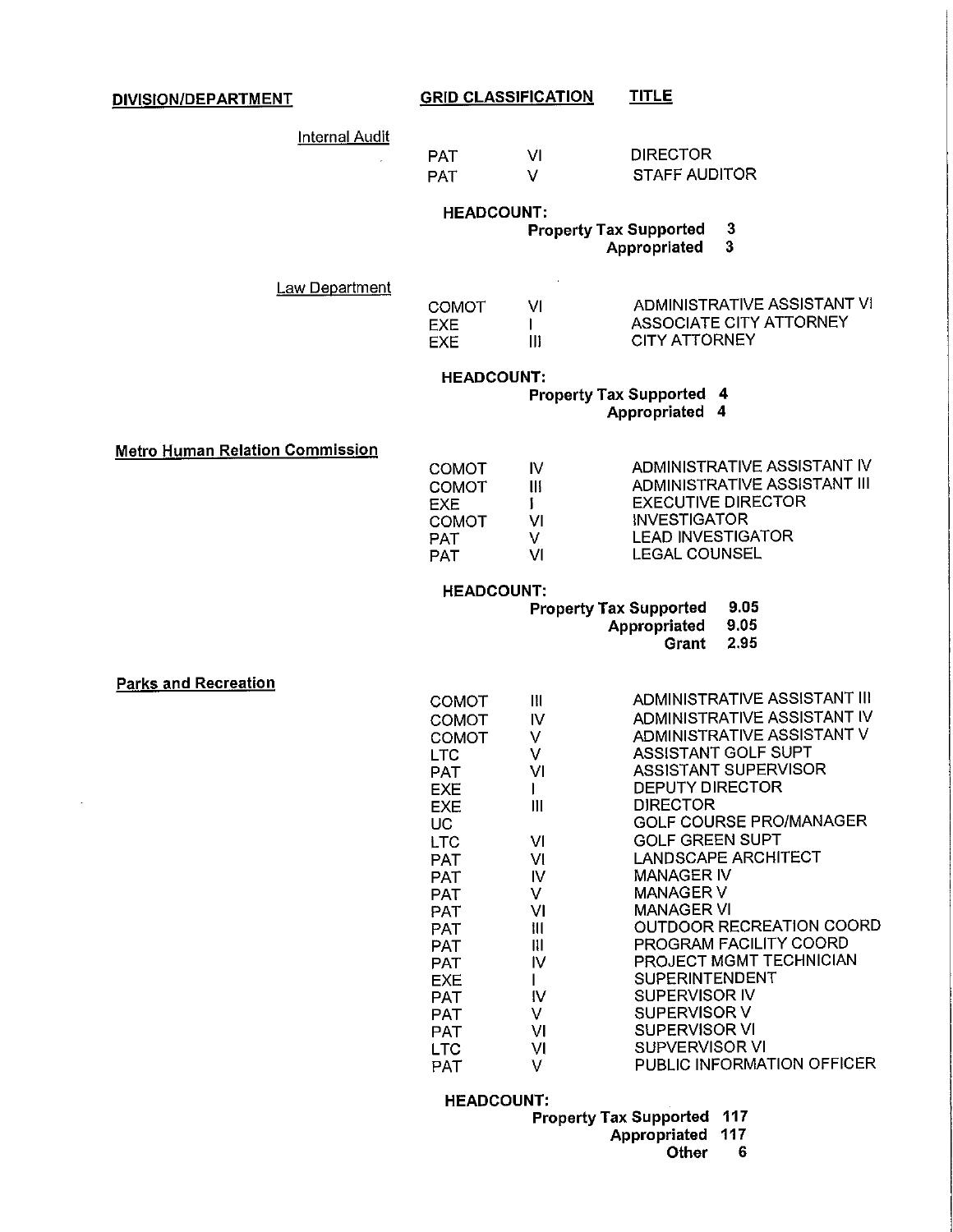#### **DIVISION/DEPARTMENT**

 $\mathcal{A}$ 

#### **GRID CLASSIFICATION TITLE**

|  |  |  | <b>Public Works</b> |
|--|--|--|---------------------|
|  |  |  |                     |

| PAT.         | ΙV  | ACCOUNTANT IV                    |
|--------------|-----|----------------------------------|
| <b>COMOT</b> | ΙV  | ADMINISTRATIVE ASSISTANT IV      |
| COMOT        | v   | ADMINISTRATIVE ASSISTANT V       |
| COMOT        | VI  | ADMINISTRATIVE ASSISTANT VI      |
| <b>COMOT</b> | v   | <b>CLERK TO BOARD</b>            |
| EXE.         | Ш   | <b>DIRECTOR</b>                  |
| <b>PAT</b>   | VII | DIRECTOR TRANS ADMIN SUPP        |
| <b>PAT</b>   | VI  | <b>FLOOD CONTROL MANAGER</b>     |
| <b>PAT</b>   | v   | <b>FLOOD MAINTENANCE MANAGER</b> |
| <b>PAT</b>   | vı  | <b>GREENWAY MANAGER</b>          |
| <b>LTC</b>   | VI  | <b>LIGHTING FOREMAN</b>          |
| <b>LTC</b>   | VII | SUPV STREET LIGHT WHSE           |

#### **HEADCOUNT:**

**Property Tax Supported 42 Appropriated 42**

Energy & Environmental Services

| <b>PAT</b> | VII | MANAGER                  |
|------------|-----|--------------------------|
| <b>PAT</b> |     | <b>PROGRAM MANAGER V</b> |

#### **HEADCOUNT:**

**Energy & Environmental Services Fund 3**

**Appropriated 3**

#### Fleet Management

| ADMINISTRATIVE ASSISTANT IV |
|-----------------------------|
|                             |
| FLEET SYSTEM ANALYST        |
|                             |

#### **HEADCOUNT:**

**Central Garage Fund 3**

**Appropriated 3**

Street Project Management

| PAT | VII | ASSISTANT CITY ENGINEER |
|-----|-----|-------------------------|
| EXE |     | <b>CITY ENGINEER</b>    |
| PAT | VΙ  | <b>MANAGER VI</b>       |

#### **HEADCOUNT:**

**Motor Vehicle Highway Fund (MVH) 12**

**Appropriated 11**

| <b>Street Department</b> | COMO<br>TTC.<br><b>FXF</b> | w<br>VIII | ADMINISTRATIVE ASSISTANT IV<br>ASST STREET COMMISSIONER<br>DIR TRANSPORTATION OPS |
|--------------------------|----------------------------|-----------|-----------------------------------------------------------------------------------|
|                          | I TC.                      | M         | <b>GENERAL FOREMAN</b>                                                            |

#### **HEADCOUNT: Motor Vehicle Highway Fund (MVH) 106 Appropriated 95**

| Traffic Engineering |       |     |                             |
|---------------------|-------|-----|-----------------------------|
|                     | COMOT | w   | ADMINISTRATIVE ASSISTANT IV |
|                     | PAT   | VI. | ASSISTANT TRAFFIC ENGINEER  |
|                     | PAT   | VH  | DIRECTOR TRAFFIC OPERATIONS |
|                     | TTC.  | M   | SIGN & MARK FOREMAN         |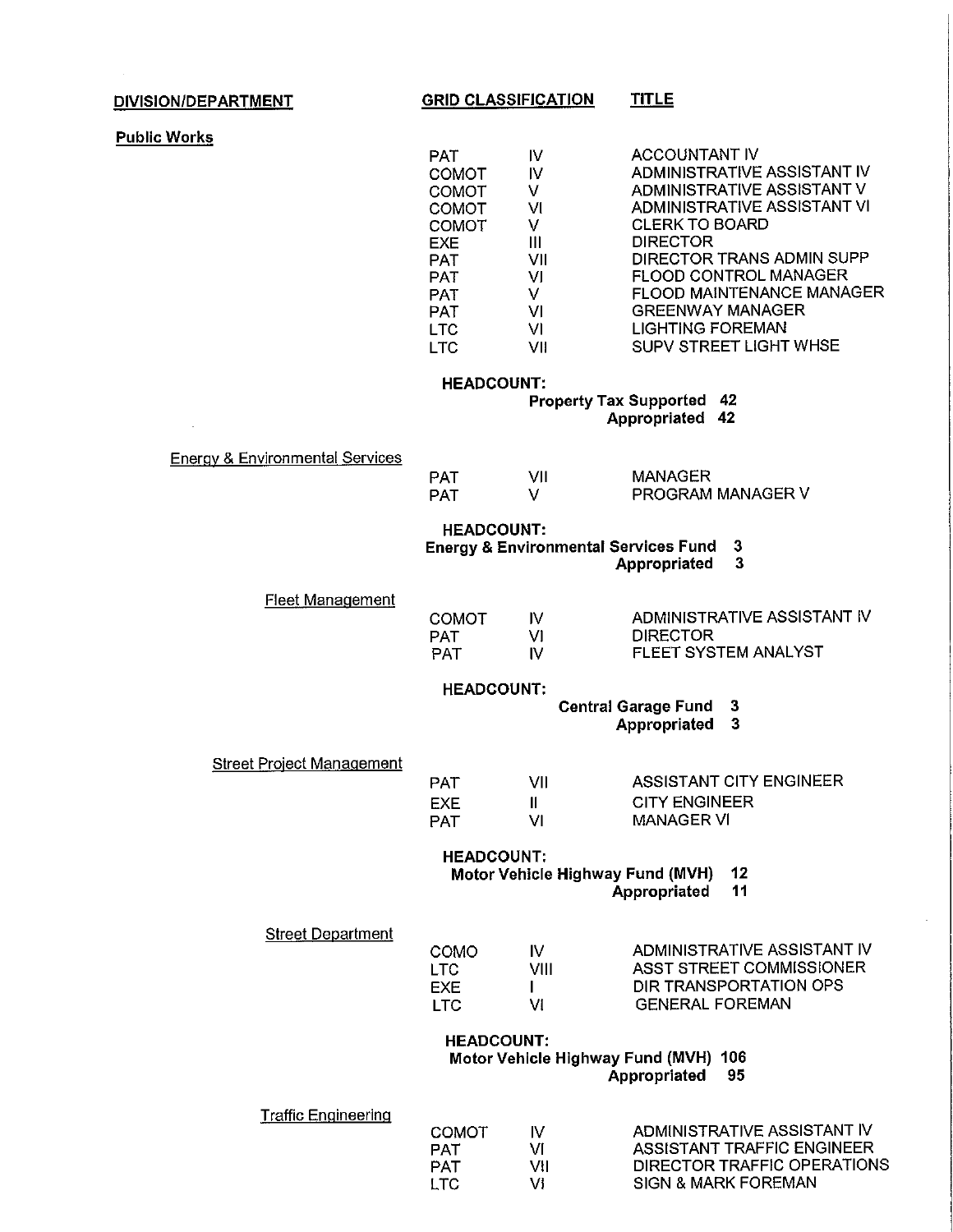**DIVISION/DEPARTMENT GRID CLASSIFICATION TITLE**

| VII  |
|------|
| vı   |
| VII  |
| VIII |
|      |

SIGN & MARKING SUPERVISOR SIGNAL FOREMAN TRAFFIC ENGINEER TRAFFIC OPS SUPERVISOR

**HEADCOUNT:**

**Local Road & Street Fund (LR&S) 31**

**Appropriated 31**

|                                        | PART-TIME/SEASONAL/TEMPORARY POSITIONS |                    |                                                         |
|----------------------------------------|----------------------------------------|--------------------|---------------------------------------------------------|
| <b>City Clerk</b>                      | <b>COMOT</b>                           | III                | ADMINISTRATIVE ASSISTANT III                            |
|                                        | <b>HEADCOUNT:</b>                      |                    |                                                         |
|                                        |                                        |                    | <b>Property Tax Supported</b><br>.5                     |
|                                        |                                        |                    | $.5\,$<br>Appropriated                                  |
| <b>City Utilities</b>                  |                                        |                    | <b>CUSTOMER RELATIONS REP</b>                           |
|                                        | <b>COMOT</b><br>COMOT                  | Ш                  | INTERN/SEASONAL                                         |
| <b>Community Development</b>           |                                        |                    |                                                         |
|                                        | <b>COMOT</b>                           |                    | <b>INTERN/SEASONAL</b>                                  |
|                                        | COMOT                                  |                    | <b>WEED PRG INSPECTOR</b>                               |
| <b>Finance and Administration</b>      |                                        |                    |                                                         |
|                                        | <b>COMOT</b>                           | $\mathbf{I}$       | <b>INTERN/SEASONAL</b>                                  |
| <b>Mayor's Office</b>                  |                                        |                    |                                                         |
|                                        | <b>COMOT</b>                           | 1                  | INTERN/SEASONAL                                         |
| <b>Metro Human Relation Commission</b> |                                        |                    | INTERN/SEASONAL                                         |
|                                        | <b>COMOT</b><br>COMOT                  | $\mathbf{I}$<br>VI | <b>INVESTIGATOR</b>                                     |
|                                        |                                        |                    |                                                         |
| <b>Parks and Recreation</b>            | <b>COMOT</b>                           |                    | <b>AQUATIC CENTER MGR</b>                               |
|                                        | <b>COMOT</b>                           |                    | <b>AQUATIC SUPERVISOR</b>                               |
|                                        | COMOT                                  |                    | <b>ASSIST GOLF PRO MGR</b>                              |
|                                        | <b>COMOT</b>                           |                    | <b>BASKETBALL PRG COORD</b>                             |
|                                        | COMOT                                  |                    | <b>BASKETBALL SITE SUPV</b>                             |
|                                        | <b>COMOT</b>                           |                    | <b>BASKETBALL STAFF</b>                                 |
|                                        | <b>PAT</b>                             |                    | CAMP ASST SUPERVISOR                                    |
|                                        | <b>LTC</b>                             |                    | <b>CAMP BEFORE/AFT CARE</b>                             |
|                                        | <b>LTC</b>                             |                    | <b>CAMP COUNSELORS</b>                                  |
|                                        | <b>PAT</b>                             |                    | <b>CAMP SUPERVISOR</b>                                  |
|                                        | <b>COMOT</b>                           | ll                 | <b>CLERICAL II</b>                                      |
|                                        | COMOT                                  |                    | CONSERV DAY CAMP AIDE                                   |
|                                        | <b>COMOT</b>                           |                    | CONSERV DAY CAMP COUNS                                  |
|                                        | <b>LTC</b>                             |                    | <b>GOLF ASST GREEN SUPT</b>                             |
|                                        | <b>COMOT</b>                           |                    | <b>GOLF CASHIER/STARTER</b><br><b>GOLF COURSE MAINT</b> |
|                                        | <b>LTC</b>                             |                    | HURSHTOWN ATTENDANT                                     |
|                                        | <b>COMOT</b>                           |                    | <b>HURSHTOWN SUPERVISOR</b>                             |
|                                        | <b>COMOT</b><br><b>COMOT</b>           | $\mathbf{I}$       | <b>INTERN</b>                                           |
|                                        | <b>COMOT</b>                           |                    | <b>INTERN/SEASONAL</b>                                  |
|                                        | <b>LTC</b>                             |                    | <b>LIFEGUARD</b>                                        |
|                                        | <b>COMOT</b>                           |                    | LIFETIME SPTS ACD COORD                                 |
|                                        | <b>LTC</b>                             |                    | LINDENWOOD STAFF                                        |
|                                        | <b>LTC</b>                             |                    | MAINTENANCE-SEASONAL                                    |
|                                        | <b>PAT</b>                             | IV                 | <b>MANAGER IV</b>                                       |

LTC

1

NATURALIST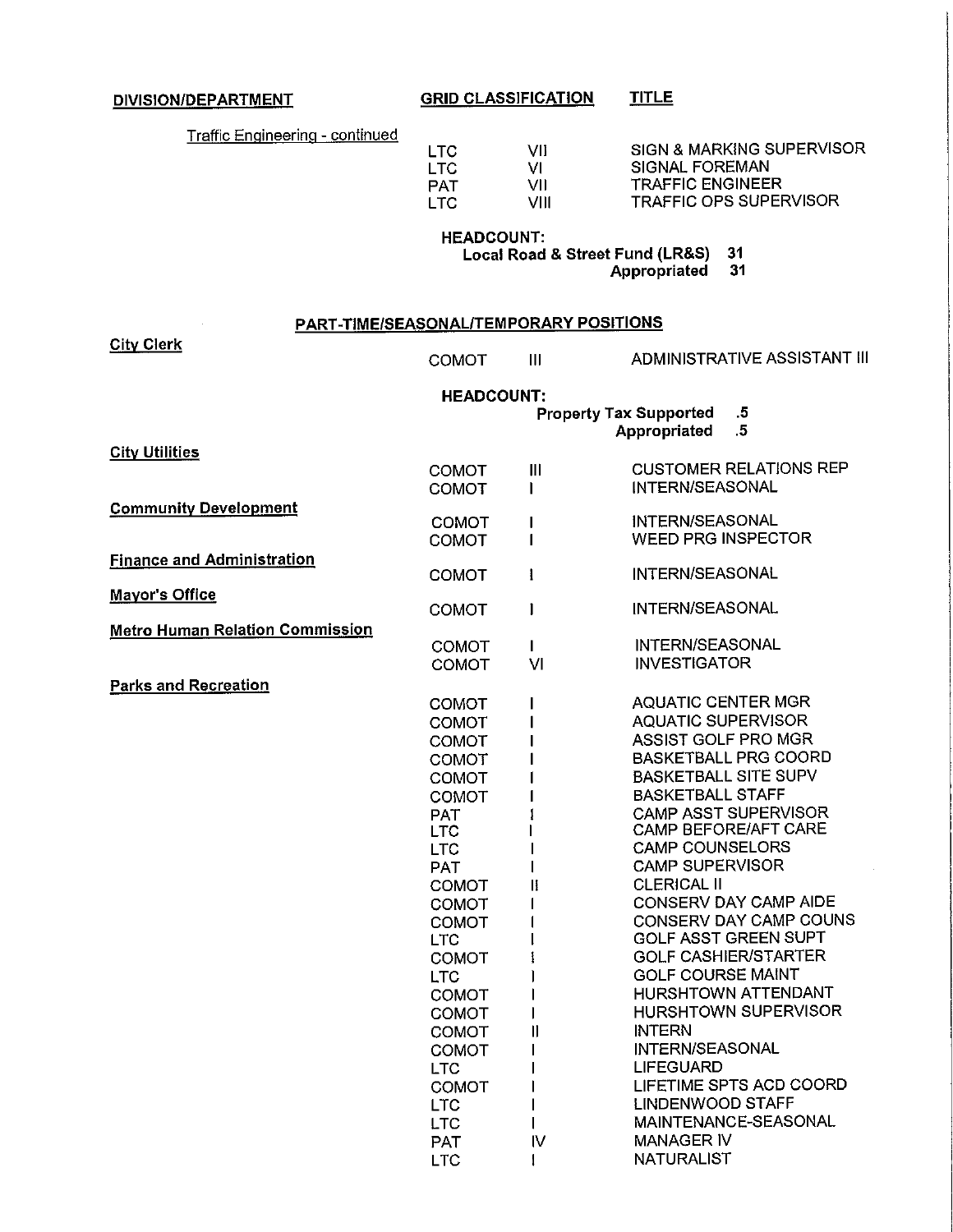**DIVISION/DEPARTMENT GRID CLASSIFICATION TITLE**

#### **PART-TIME/SEASONAL/TEMPORARY POSITIONS** - **continued**

|                                            | <b>PAT</b>          |              | OUTDOOR EDU COORD                           |
|--------------------------------------------|---------------------|--------------|---------------------------------------------|
|                                            | COMOT               |              | PLAYGROUND LEADER                           |
|                                            | COMOT               |              | PLAYGROUND STA                              |
|                                            | <b>PAT</b>          |              | PLAYGROUND SUPV                             |
|                                            | COMOT               |              | POOL STAFF (NON-CERT)                       |
|                                            | <b>COMOT</b>        |              | POOL-HEAD LIFEGUARD                         |
|                                            | <b>COMOT</b>        |              | PRESCH/YTH SPRT COOR                        |
|                                            | COMOT               |              | PRESCHOOL/YOUTHSTAFF                        |
|                                            | <b>COMOT</b>        | l            | <b>RECREATION CTR LDR</b>                   |
|                                            | COMOT               | П            | <b>RECREATION LDR</b>                       |
|                                            | COMOT               | L            | <b>RECREATION SITE SUPV</b>                 |
|                                            | COMOT               | $\mathbf{I}$ | <b>RECREATIONSPECIALIST</b>                 |
|                                            | <b>COMOT</b>        |              | SPECIAL EVENTS COORD                        |
|                                            | <b>COMOT</b>        |              | <b>SALOMON FARM SUPT</b>                    |
|                                            | COMOT               |              | <b>SALOMON FARM ATTENDT</b>                 |
|                                            | <b>PAT</b>          |              | SUPV/NATURALIST<br><b>TENNIS INSTRUCTOR</b> |
|                                            | <b>LTC</b>          |              | <b>TENNIS PROGRAM COORD</b>                 |
|                                            | COMOT<br><b>PAT</b> | Ш            | <b>THEATER MANAGER</b>                      |
|                                            | <b>LTC</b>          |              | <b>THEATRE ASST SUPV</b>                    |
|                                            | <b>LTC</b>          |              | <b>THEATRE ATTENDANT</b>                    |
|                                            | <b>PAT</b>          |              | THEATRE SUPERVISOR                          |
|                                            | <b>LTC</b>          |              | THEATRE TECHNICIAN                          |
|                                            | COMOT               | $\mathbf{I}$ | <b>WEEKEND/EVE RECP</b>                     |
|                                            |                     |              |                                             |
| <b>Public Works</b>                        |                     |              |                                             |
|                                            | COMOT               | IV           | ADMINISTRATIVE ASSISTANT IV                 |
|                                            | COMOT               | $\mathbf{I}$ | <b>INTERN/SEASONAL</b>                      |
|                                            | <b>HEADCOUNT:</b>   |              |                                             |
|                                            |                     |              | $.5\,$<br><b>Property Tax Supported</b>     |
|                                            |                     |              | $.5\,$<br>Appropriated                      |
| <b>Energy &amp; Environmental Services</b> |                     |              |                                             |
|                                            | COMOT               | ł            | INTERN/SEASONAL                             |
|                                            |                     |              |                                             |
| <b>Street Department</b>                   | <b>LTC</b>          |              | <b>LEAF PICK-UP LABORER</b>                 |
|                                            |                     | $\mathbf l$  |                                             |
| <b>Traffic Engineering</b>                 | COMOT               |              | <b>CLERICAL</b>                             |
|                                            | <b>LTC</b>          |              | <b>SIGN DIVISION HELPER</b>                 |
|                                            | <b>LTC</b>          |              | SIGNAL DIV HELPER                           |
|                                            |                     |              |                                             |

**SECTION.** 4. Pursuant to State Statute economic conditions must be approved by the Common Council. Such economic conditions include, but are not limited to, base pay and monetary fringe benefits. These matters will be negotiated by and between the City and the appropriate bargaining unit for the year 2010. Upon conclusion of such negotiations the appropriate Ordinances shall be submitted to the Common Council for approval.

**SECTION. 5.** Moving Expenses for new employees moving into Allen County may be reimbursed up to a maximum of \$5,000 with the approval of the Human Resources Director. The new employee shall pay for all expenses up front and will present receipts for reimbursement.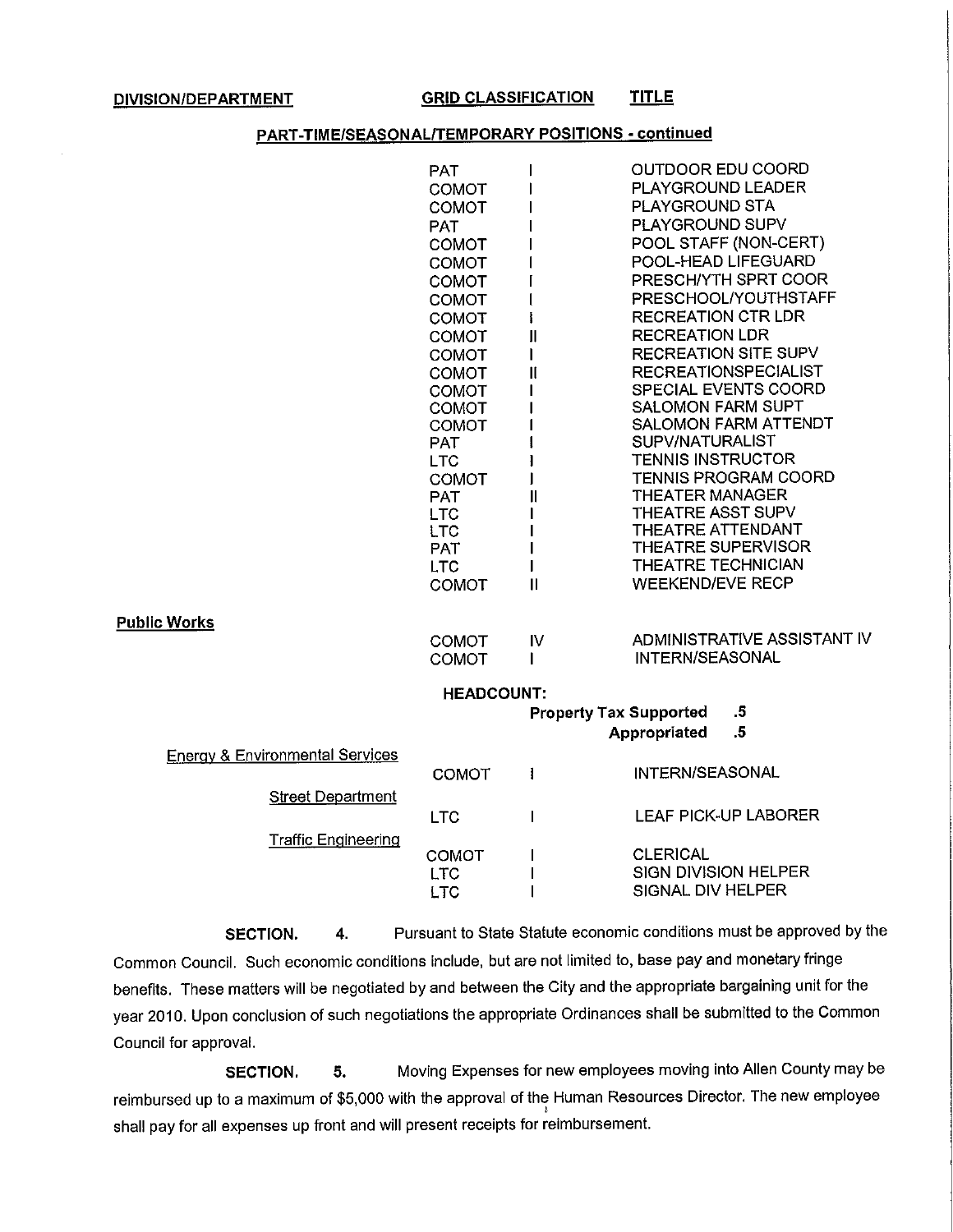**SECTION 6.** In addition to the compensation for positions listed herein the City shall contribute 3% of employees' salary to the Public Employees Retirement Fund (PERF).

**SECTION 7.** That, in addition to the compensation provided for herein: The City of Fort Wayne Law Department shall receive not more than \$6,500 for services performed in connection with the operations of the municipally owned utilities pursuant to I.C. 36-4-74 which additional compensation shall be paid from the revenues of the appropriate utility or function. The City of Fort Wayne Law Department shall also receive an additional sum not to exceed \$13,000 for services provided in connection with the City Self-Insurance Program involving matters not in litigation.

That, in addition, the following legal services are recognized as extraordinary services and shall entitle the City of Fort Wayne Law Department performing such services to charge respective departments additional compensation at the rate of 120% of the hourly compensation of the classified City Attorney or Associate City Attorney performing such services, or such other appropriate compensation as determined by the Board of Public Works:

A.) Bond issues and related financial matters, including Bond issues related to the Economic Development Commission where the fees for said issues is paid by the Bond applicant.

B.) Annexation litigation following the filing of a remonstrance.

C.) Condemnation litigation following the filing of exceptions to the appraisers' report.

D.) All matters relating to defense of claims against the Fort Wayne Police Department following the filing of a complaint.

E.) All matters involving a challenge to the constitutionality of any act or omission by the City or one of its employees following the filing of a complaint in court.

F.) All matters relating to intervention in utility rate cases following the filing of a petition of a petition to intervene, or other appearances before the Indiana Utility Regulatory Commission (I.U.R.C).

G.) All matters relating to litigation where the amount in controversy exceeds \$50,000, following the filing of a complaint in court.

H.) All matters relating to litigation where any recovery against the City or its employees would be paid from the City's Self-Insurance Fund.

I.) All matters involving collective bargaining arbitration.

J.) Matters relating to the Fort Wayne Redevelopment Commission covered by a separate contract.

Any and all payments to be made hereunder for extraordinary services shall be subject to the

final approval by the City Controller. Nothing in this agreement shall prevent the use of other attorneys or firms to perform extraordinary services, subject, however, to the provisions of I.C. 36-4-9-12.

**SECTION 8.** From and after the first day of January, 2010 all appointed officers,

employees, deputies, assistants, departmental and institutional heads of the Civil City and City Utilities will be paid

according to this, the above and following provisions of this ordinance, subject to budgetary limitations, collective bargaining agreements, future changes or amendments enacted by Common Council.

**SECTION 9.** Nothing in this Salary Ordinance shall limit the capacity of Utility Management at the Filtration Plant to participate in the Gain Sharing Plan under the Memorandum of Understanding approved by Common Council under Ordinance No. R-26-99.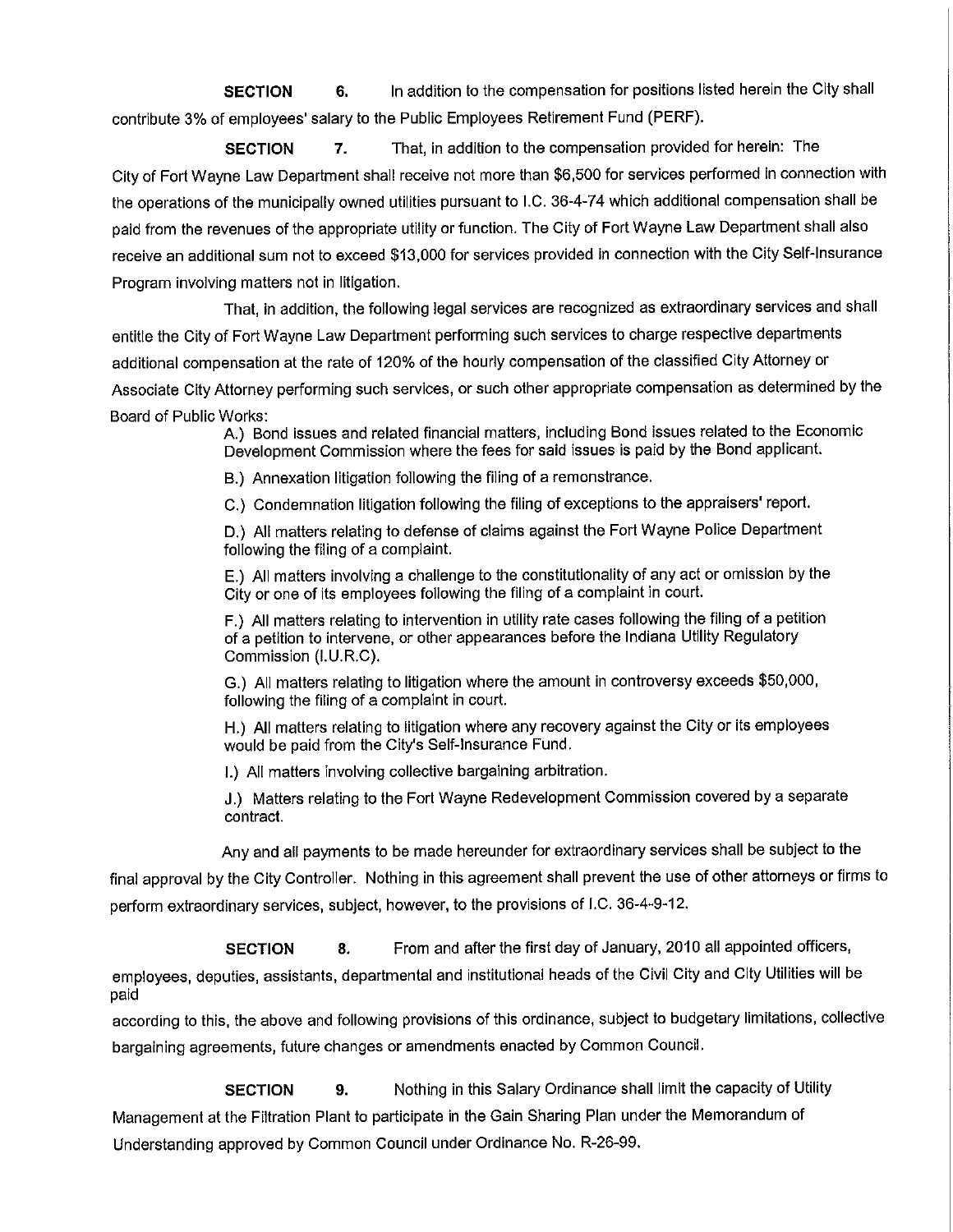**SECTION 10.** That all Departments subject to this Ordinance will conform to the Official City's Personnel Policies and Procedures relating to hiring, pay, and other related practices, approved by the Mayor and administered by the City's Human Resources Department.

**SECTION** 11. If any section, clause, sentence, paragraph or part or provisions of this Ordinance be found invalid or void by a Court of competent jurisdiction, it shall be conclusively presumed that this ordinance would have passed by the Common Council without such invalid section, clauses, paragraph, part or provisions, and the remaining parts of the Ordinance will remain in effect.

**SECTION 12.** The Municipal Code of the City of Fort Wayne references, in codification form, salary ordinances previously adopted by the City Council for past years. Such salary ordinances have a duration of one year and thus, with the exception of the 2009 salary ordinances, have expired. Commencing January 1, 2010, any conflict between the terms and conditions hereof and any previous ordinance shall be resolved in favor of the most recently enacted ordinance.

**SECTION 13.** Two copies of all attachments and Exhibits referred to in this Ordinance shall be kept on file with the City Clerk of Fort Wayne for the purpose of public inspection.

**SECTION 14.** This ordinance shall be in full force and effect from and after its passage and approval by the Mayor.

Council Member APPROVED AS TO FORM AND LEGALITY

Carol Taylor, City Attorney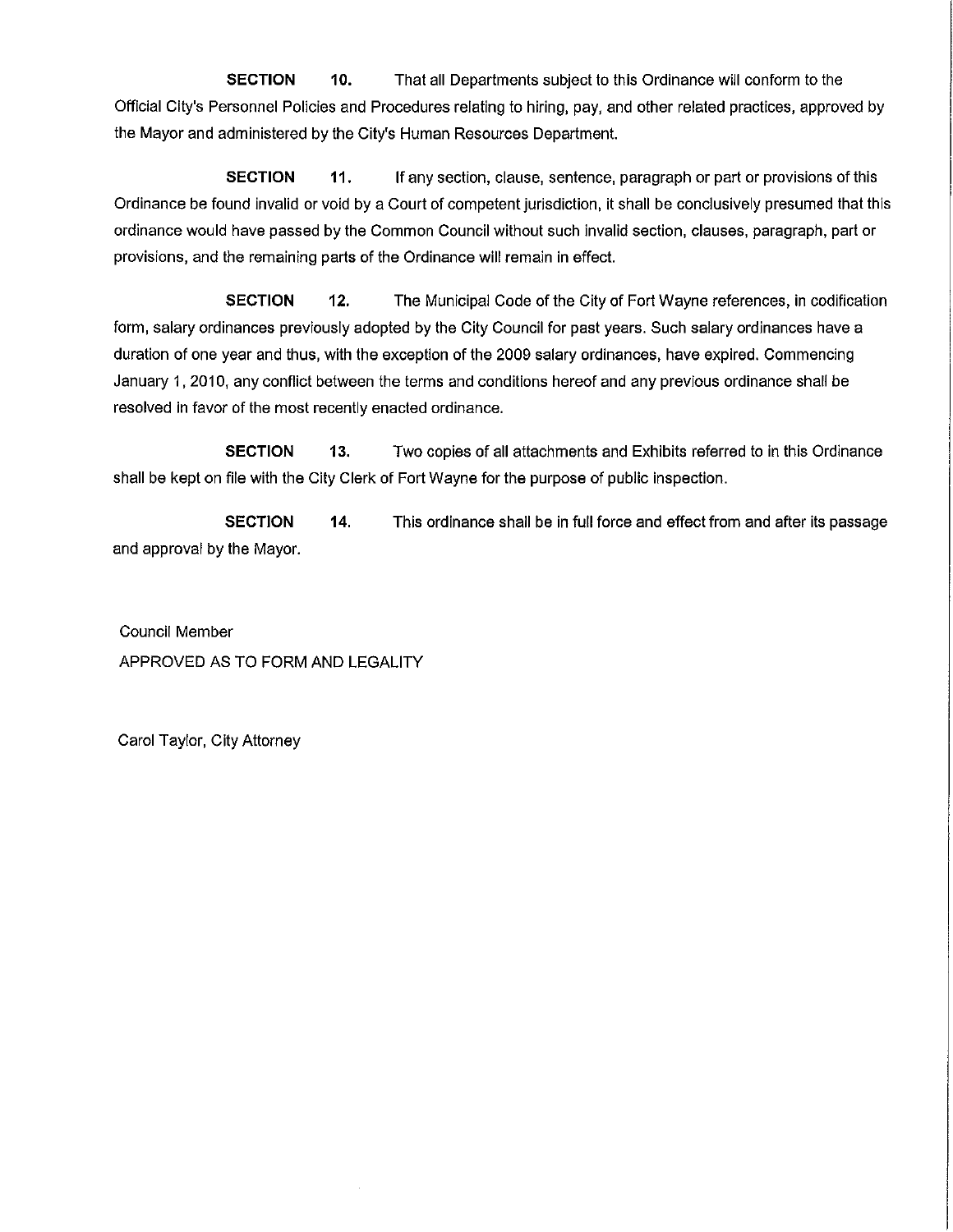### **BILL NO. S- SPECIAL ORDINANCE NO. S-\_**

### **AN ORDINANCE fixing the salaries of all members of the Division of Public Safety of the City of Fort Wayne, Indiana for the year 2010.**

**WHEREAS,** the Mayor and Common Council of the City of Fort Wayne, Indiana have, according to the powers outlined in IC 36-8-3-3-(d), assigned to all members of the Police and Fire Departments of the City of Fort Wayne a Job Category under the City Classification System established by Bill No, R-96-09-04 Resolution No. R-52-96 as subsequently modified and improved, which categories should accurately reflect the duties and

**WHEREAS,** the Mayor of the City of Fort Wayne has recommended a maximum salary level for each job category in a systematic way, and

**WHEREAS,** the Common Council must assure that salaries reflect the duties and responsibilities assigned to each employee, and to be certain that such salaries are fair and equitable, and

**WHEREAS,** the funds of such salaries are to be provided by the 2010 City Budget operating funds and other sources as may be specified by the Common Council.

**NOW, THEREFORE, BE IT ORDAINED BY THE COMMON COUNCIL OF THE CITY OF FORT WAYNE, INDIANA:**

**SECTION** 1. That all members of the Police and Fire Departments of the City of Fort Wayne, shall be classified by the letters, job titles and job categories herein designated, and that no changes be made in any job category without the specific approval of the Common Council except for those brought about by collective bargaining with authorized representatives of City employees in accordance with the existing collective bargaining agreements.

**SECTION 2.** That the following grid of salaries is fixed and authorized as the grid for approved job categories. Consistent with our compensation philosophy, it is the City's objective that no employee shall be paid below their job category and the maximum should not be exceeded, except for approved shift differentials, approved longevity pay, approved overtime pay, approved technical skill pay, approved educational

# **SEE EXHIBIT "A" ATTACHED HERETO AND MADE A PART HEREOF IN ITS ENTIRETY**

The grid, as reflected on Exhibit "A" is an attempt to maintain an orderly, consistent and competitive pay policy that includes a "bonus" program for superior performance and a "Grid System" that represents the actual market range for the Non-Union positions within City Government and it's Utilities. Any general increase to the Grid shall only occur should the actual market range for a Job Class increase considerably.

> A. That the following fringe benefits are hereby approved for the year 2010 for the employees in the Fire Command:

FIRE COMMAND APPROVED SUPPLEMENTAL FRINGE BENEFITS Hazardous Duty/Technical Pay/Specialty Pay \$1,397.35 Educational Bonus **\$450/yr** (Associate Degree or higher - Fire Science Technology) Clothing Allowance  $$1,350.00/yr$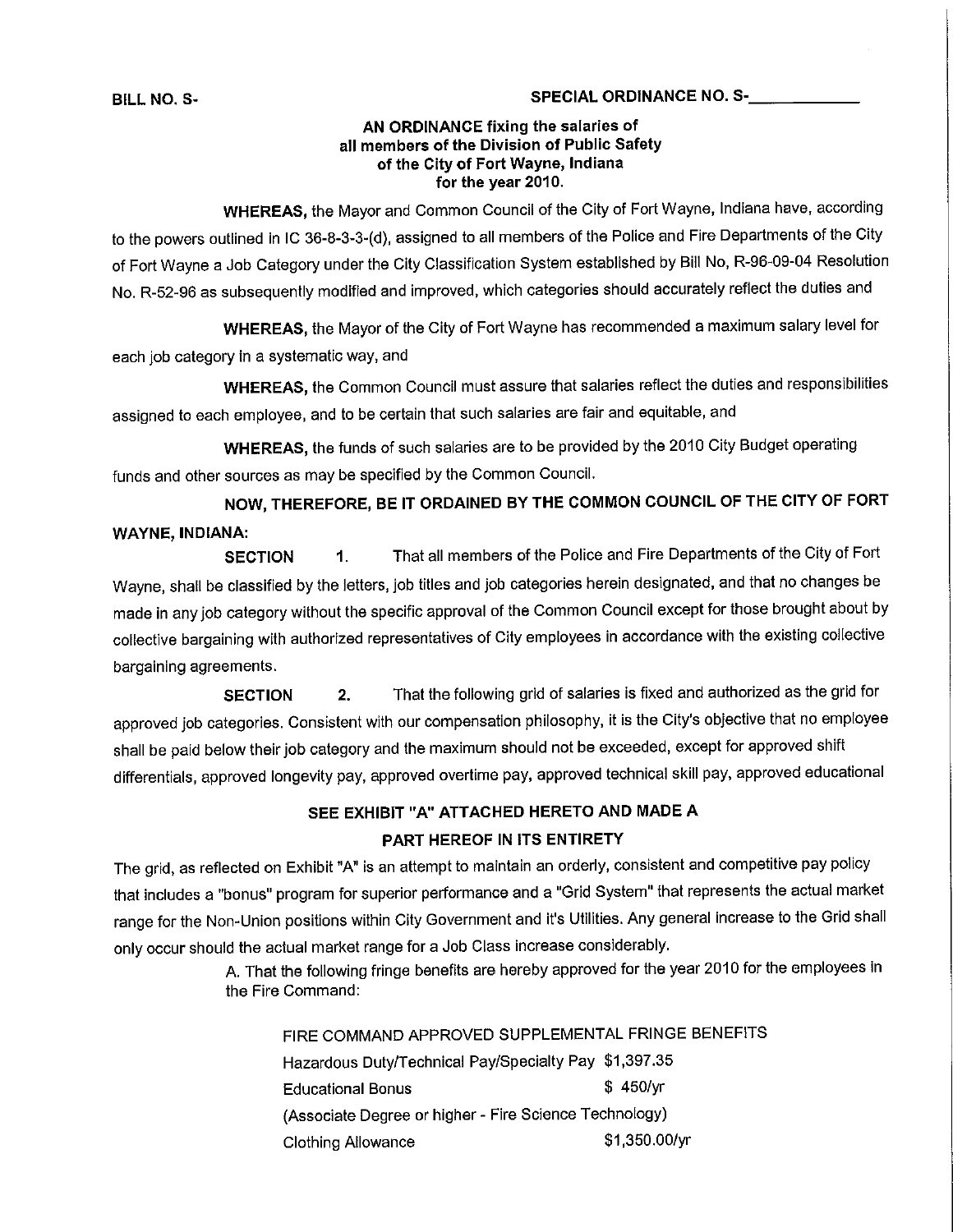That all Fire Command, including the Internal Affairs Officer, shall have the same longevity, disability, survivors benefits, retirement health insurance benefits, sick leave, personal leave, holiday leave, bereavement pay and vacation leave rights and receive the same percentage pay increases as provided to members of the Fire Department covered by a collective bargaining agreement.

> B. That the following fringe benefits are hereby approved for the year 2010 for the employees in the Police Command:

POLICE COMMAND APPROVED SUPPLEMENTAL FRINGE BENEFITS

- Associate Degree \$450/yr \$450/yr
- Bachelor's Degree \$ 900/yr \$ 900/yr
- Master's Degree \$1,300/yr \$1,400/yr
- Doctorate Degree N/A \$1,900/yr
- Clothing Allowance \$1,700/yr \$1,700/yr

That all Police Command shall be eligible for any additional benefits afforded the Fraternal Order of Police. That all Police Command, Captains and above, shall receive the same percentage pay

increases as afforded the Fraternal Order of Police.

**SECTION 3.** The following is a true and complete listing of all members of the Police and Fire Departments of the City of Fort Wayne non-bargaining unit positions by Department, Position, Title, and job category. It does not include those positions which are specified as part of a bargaining unit having a written economic agreement with the City negotiated by the City Attorney and approved by Common Council.

| DIVISION/DEPARTMENT               |                   | <b>GRID CLASSIFICATION</b> | <u>TITLE</u>                            |  |  |  |  |
|-----------------------------------|-------------------|----------------------------|-----------------------------------------|--|--|--|--|
| <b>Fire Department</b>            |                   |                            |                                         |  |  |  |  |
| <b>Fire Command</b>               | <b>PAT</b>        | VII                        | <b>ASSISTANT CHIEF</b>                  |  |  |  |  |
|                                   | <b>EXE</b>        | $\mathbf{H}$               | <b>DEPUTY CHIEF</b>                     |  |  |  |  |
|                                   | <b>EXE</b>        | $\mathbf{III}$             | <b>FIRE CHIEF</b>                       |  |  |  |  |
| <b>Fire Civilians</b>             |                   |                            |                                         |  |  |  |  |
|                                   | COMOT             | V                          | ADMINISTRATIVE ASSISTANT V              |  |  |  |  |
|                                   | PAT               | VI                         | <b>BUILDING MAINT MANAGER</b>           |  |  |  |  |
|                                   | PAT               | VII                        | DIRECTOR FINANCE & FACILITIES           |  |  |  |  |
|                                   | <b>PAT</b>        | VI                         | DIRECTOR OF PUBLIC INFO                 |  |  |  |  |
|                                   | <b>PAT</b>        | VI                         | <b>EMS DIRECTOR</b>                     |  |  |  |  |
|                                   | <b>POLE</b>       | IV                         | <b>RECRUIT FIREFIGHTER</b>              |  |  |  |  |
| <b>HEADCOUNT:</b>                 |                   |                            |                                         |  |  |  |  |
| <b>Property Tax Supported 385</b> |                   |                            |                                         |  |  |  |  |
|                                   |                   |                            | 378<br>Appropriated                     |  |  |  |  |
| <b>Weights and Measures</b>       |                   |                            |                                         |  |  |  |  |
|                                   | <b>POLE</b>       | VI                         | <b>WGTS &amp; MEASURES INSPECTOR</b>    |  |  |  |  |
|                                   | <b>HEADCOUNT:</b> |                            |                                         |  |  |  |  |
|                                   |                   |                            | 3<br><b>Property Tax Supported</b>      |  |  |  |  |
|                                   |                   |                            | $\overline{\mathbf{3}}$<br>Appropriated |  |  |  |  |
|                                   |                   |                            |                                         |  |  |  |  |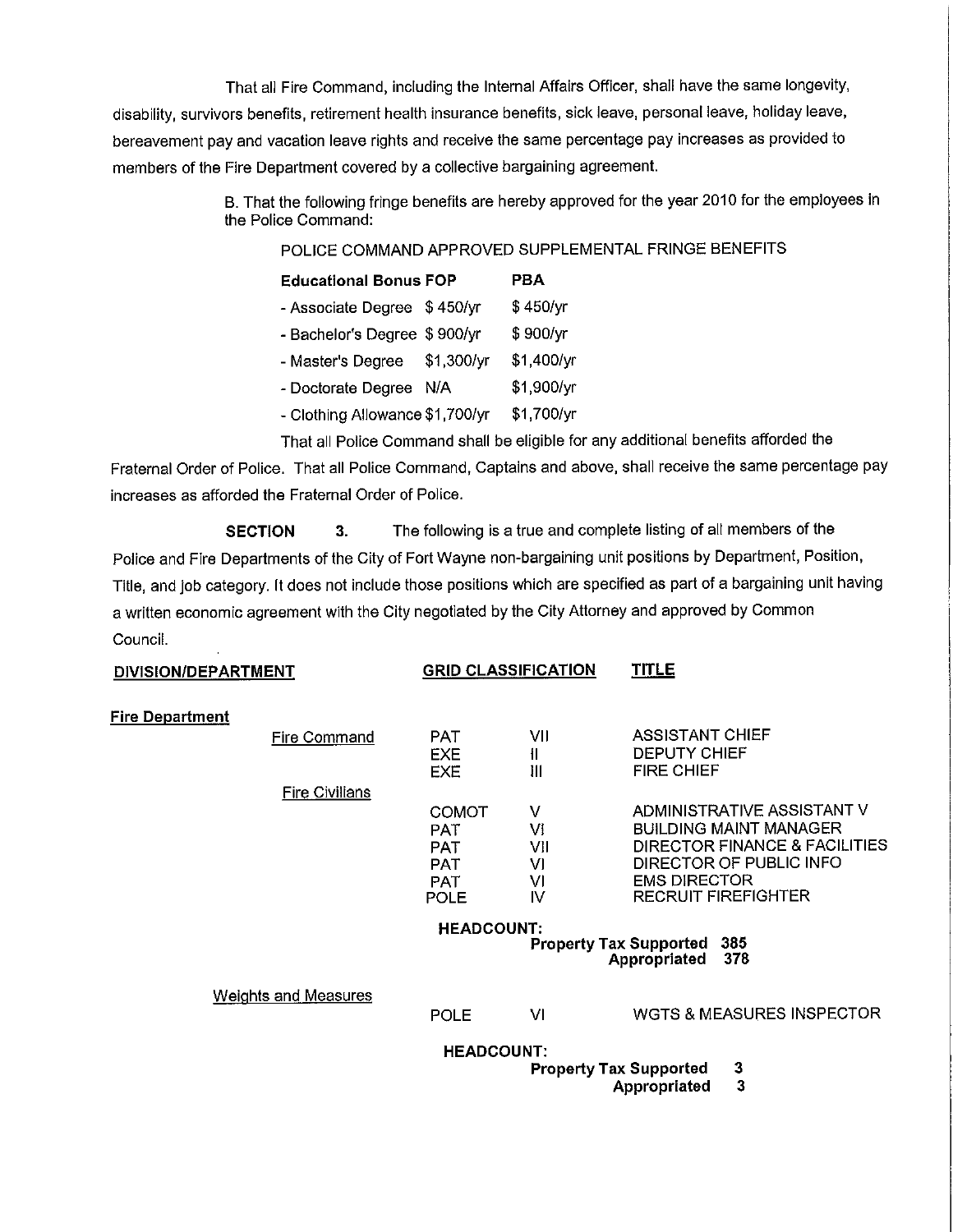#### **DIVISION/DEPARTMENT GRID CLASSIFICATION TITLE**

# **Police Department**

Animal Care and Control

| <b>PAT</b>   |     | ANIMAL CARE SUPERVISOR             |
|--------------|-----|------------------------------------|
| <b>PAT</b>   | v   | <b>COMMUNITY REL &amp; ED SPEC</b> |
| PAT.         | VII | <b>DIRECTOR</b>                    |
| <b>POLE</b>  |     | <b>ENFORCEMENT SUPERVISOR</b>      |
| <b>POLE</b>  |     | <b>LEAD OFFICER</b>                |
| <b>PAT</b>   | V   | OFFICE SUPERVISOR                  |
| <b>COMOT</b> | N   | <b>VOLUNTEER COORDINATOR</b>       |

#### **HEADCOUNT:**

**Property Tax Supported 33**

**Appropriated 33**

**Grant 1**

Communications and Information Services

| сомот | IV  | ADMINISTRATIVE ASSISTANT IV   |
|-------|-----|-------------------------------|
| PAT   | VII | <b>DIRECTOR</b>               |
| POLE  | Ш   | <b>DISPATCHER ENTRY LEVEL</b> |
| POLE  | I۷  | <b>DISPATCHER I-III</b>       |
| сомот | VII | ELECTRONICS/RADIO INSTALLER   |
| POLE  | vı  | <b>OPERATIONS SUPERVISOR</b>  |
| сомот | W   | <b>QUALITY ASSURANCE TECH</b> |
| POLE  | VI  | RADIO SHOP SUPERVISOR         |
| POLE  | vı  | <b>RECORDS SUPERVISOR</b>     |
| сомот | IV  | <b>RECORDS TECHNICIAN</b>     |
| POLE  | VI  | <b>DISPATCHER SUPERVISOR</b>  |
| POLE  | vı  | <b>TRAINING SUPERVISOR</b>    |
| СОМОТ | VII | TWO-WAY RADIO ELEC TECH       |
|       |     |                               |

# **HEADCOUNT:**

#### **Property Tax Supported 95 Appropriated 95**

| ADMINISTRATIVE ASSISTANT IV          |
|--------------------------------------|
| ADMINISTRATIVE ASSISTANT V           |
| ADMINISTRATIVE VICTIM ADVOC          |
| <b>COORDINATOR CRIME STOPPERS</b>    |
|                                      |
|                                      |
| DETECTIVE BUREAU DESK PER            |
| DIRECTOR FINANCE & FACILITIES        |
| DIRECTOR HOMELAND SECURITY           |
| DIRECTOR OF PUBL SFTY ACDY           |
| DIRECTOR VICTIM ASSISTANCE           |
|                                      |
|                                      |
|                                      |
|                                      |
| <b>RESEARCH &amp; GRANTS MANAGER</b> |
| ADMINISTRATION & GRANTS MGR          |
|                                      |
|                                      |
|                                      |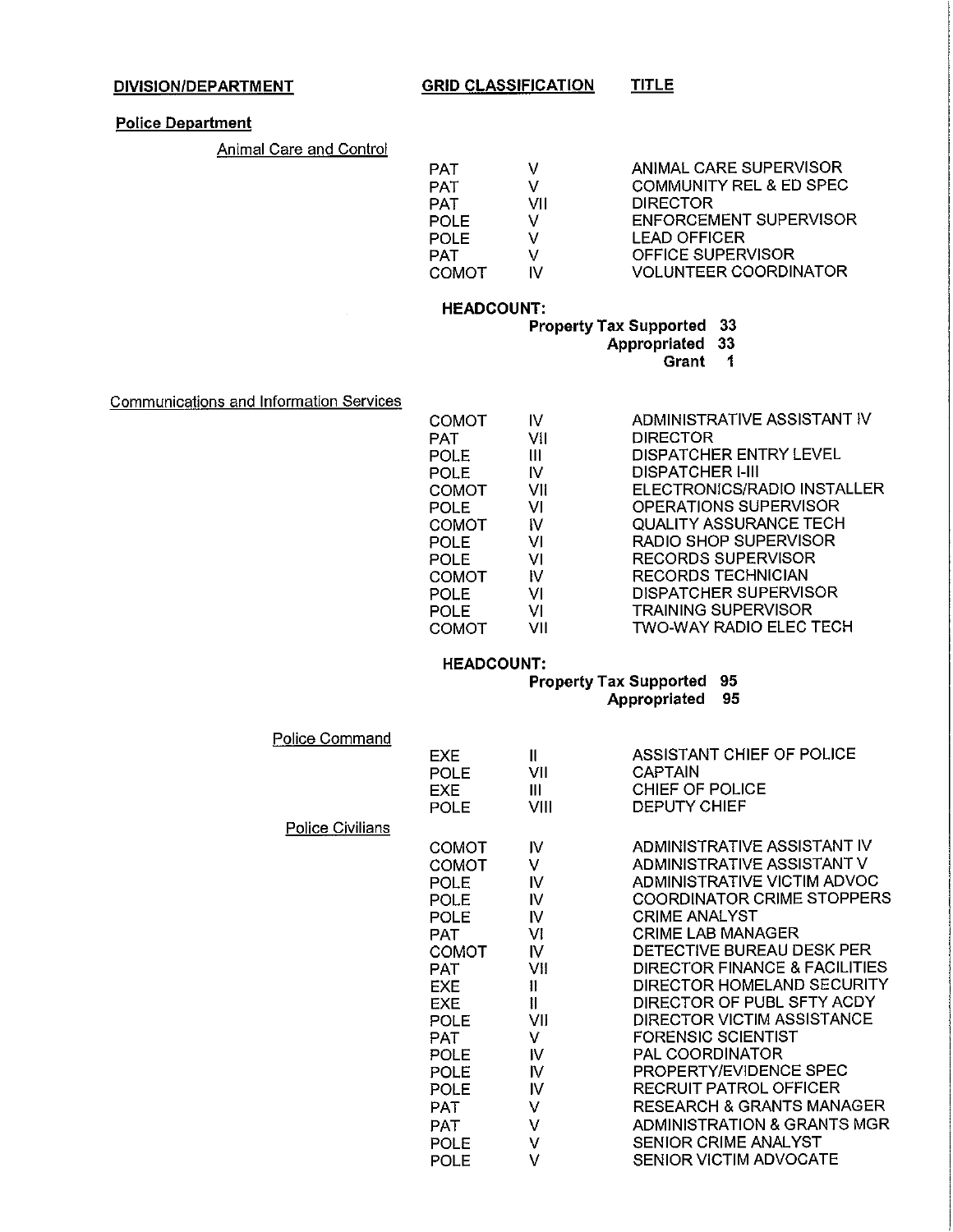**DIVISION/DEPARTMENT GRID CLASSIFICATION**

**TITLE**

Police Civilians - continued

| v  |
|----|
| N  |
| IV |
| N  |
|    |

SUPERVISOR PROPERTY ROOM VICTIM ADVOCATE DRUG ORDINANCE COORD PROP CRIME COMMUNITY COORD

## **HEADCOUNT:**

**Property Tax Supported 495**

**Appropriated 489**

**Grant 2**

**Other 2**

#### **PART-TIME/SEASONAL/TEMPORARY POSITIONS**

#### **Fire Department**

**Fire Civilians** 

|                          | COMOT                           | Ш  | SURVIVE ALIVE TEACH ASST     |  |  |  |  |
|--------------------------|---------------------------------|----|------------------------------|--|--|--|--|
| <b>Police Department</b> |                                 |    |                              |  |  |  |  |
| Animal Care and Control  |                                 |    |                              |  |  |  |  |
|                          | COMOT                           | Ш  | ADOPTION ASSISTANT           |  |  |  |  |
|                          | СОМОТ                           | II | <b>ENFORCEMENT ASSISTANT</b> |  |  |  |  |
|                          | COMOT                           | Ш  | HUMAN EDUCATION ASSISTANT    |  |  |  |  |
|                          | LTC.                            |    | <b>KENNEL ATTENDANT</b>      |  |  |  |  |
| <b>HEADCOUNT:</b>        |                                 |    |                              |  |  |  |  |
|                          | <b>Property Tax Supported 3</b> |    |                              |  |  |  |  |

**Property Tax Supported 3**

**Appropriated 3**

**Grant .5**

**Other .5**

| Communications and Information Services |                                   |    |                              |  |  |
|-----------------------------------------|-----------------------------------|----|------------------------------|--|--|
|                                         | <b>POLE</b>                       | IV | <b>DISPATCHER</b>            |  |  |
| Police Civilians                        |                                   |    |                              |  |  |
|                                         | COMOT                             | Ш  | ADMINISTRATIVE ASSISTANT III |  |  |
|                                         | <b>POLE</b>                       | Ш  | ADULT GUARD                  |  |  |
|                                         | <b>COMOT</b>                      | Ш  | CIVILIAN PROPERTY MANAGER    |  |  |
|                                         | COMOT                             | Ш  | CSO-RETIRED OFFICER PRG      |  |  |
|                                         | COMOT                             | m  | INVEST DIV GEN ASSISTANT     |  |  |
|                                         | COMOT                             |    | VICTIM ASSISTANT INTERN      |  |  |
|                                         | COMOT                             | vı | <b>VOLUNTEER COORDINATOR</b> |  |  |
|                                         | <b>HEADCOUNT:</b>                 |    |                              |  |  |
|                                         | <b>Property Tax Supported 1.5</b> |    |                              |  |  |
|                                         | Appropriated 1.5                  |    |                              |  |  |
|                                         |                                   |    | .5<br>Grant                  |  |  |

**SECTION 4.** Police and Fire employees, as indicated herein, may participate in Collective Bargaining with the City for economic conditions. Pursuant to State Statute such economic conditions must be approved by Common Council. Such economic conditions include, but are not limited to, base pay and monetary fringe benefits. These matters will be negotiated by and between the City and the appropriate bargaining unit for the year 2010. Upon conclusion of such negotiations, the appropriate Ordinances shall be submitted to the Common Council for approval.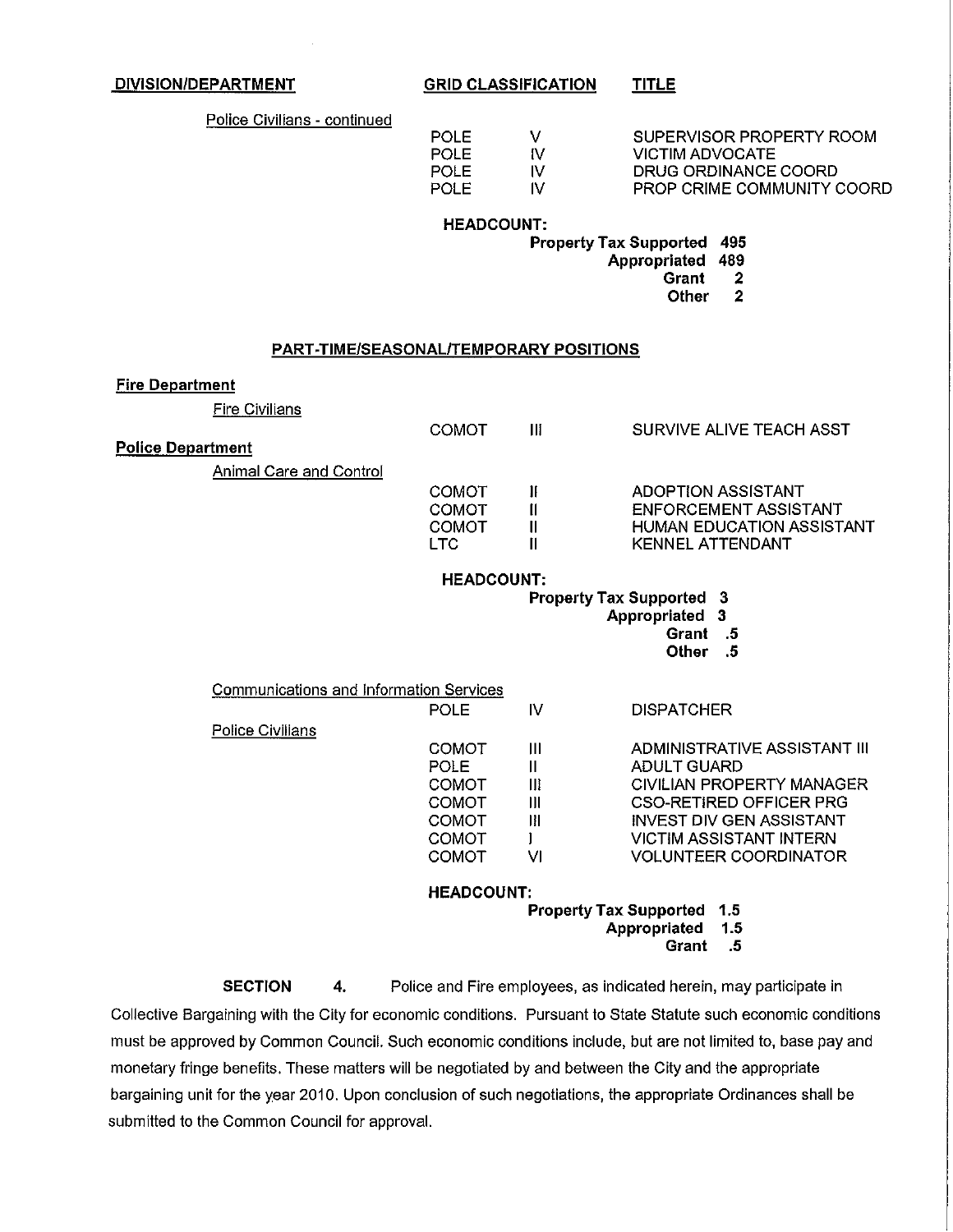Employees covered by recognized bargaining unit representatives (Unions) will receive a salary established by the Collective Bargaining process as long as this pay does not exceed the table of maximum salaries authorized in Section 2, above.

**SECTION** 5. In addition to the compensation for positions listed herein, the City shall contribute 3% of employees' salary to the Public Employees Retirement Fund (PERF) except for those positions which are commonly referred to as Police and Fire Command,

**SECTION 6.** From and after the first day of January, 2010, all members of the Police and Fire Departments of the City of Fort Wayne will be paid according to this, the above and following provisions of this ordinance, subject to budgetary limitations, collective bargaining agreements, future changes or amendments enacted by Common Council.

**SECTION 7,** That civilian employees in the Police and Fire Departments subject to this Ordinance will conform to the Official City Human Resources Policies and Procedures relating to hiring, pay, and other related practices, approved by the Mayor and administered by the City's Human Resources Department.

**SECTION** 8. If any section, clause, sentence, paragraph or part or provisions of this Ordinance be found invalid or void by a court of competent jurisdiction, it shall be conclusively presumed that this ordinance would have passed by the Common Council without such invalid section, clauses, paragraph, part or provisions, and the remaining parts of the Ordinance will remain in effect.

**SECTION 9.** The Municipal Code of the City of Fort Wayne references, in codification form, salary ordinances previously adopted by the City Council for past years. Such salary ordinances have a duration of one year and thus, with the exception of the 2009 salary ordinance, have expired. However, to avoid confusion, it is hereby stated that commencing January 1, 2010, any conflict between the terms and conditions hereof and any previous ordinance shall be resolved in favor of this ordinance.

**SECTION 10.** Two copies of all attachments and Exhibits referred to in this Ordinance shall be kept on file with the City Clerk of Fort Wayne for the purpose of public inspection.

**SECTION** 11. This ordinance shall be in full force and effect from and after its passage and approval by the Mayor.

Council Member APPROVED AS TO FORM AND LEGALITY

Carol Taylor, City Attorney